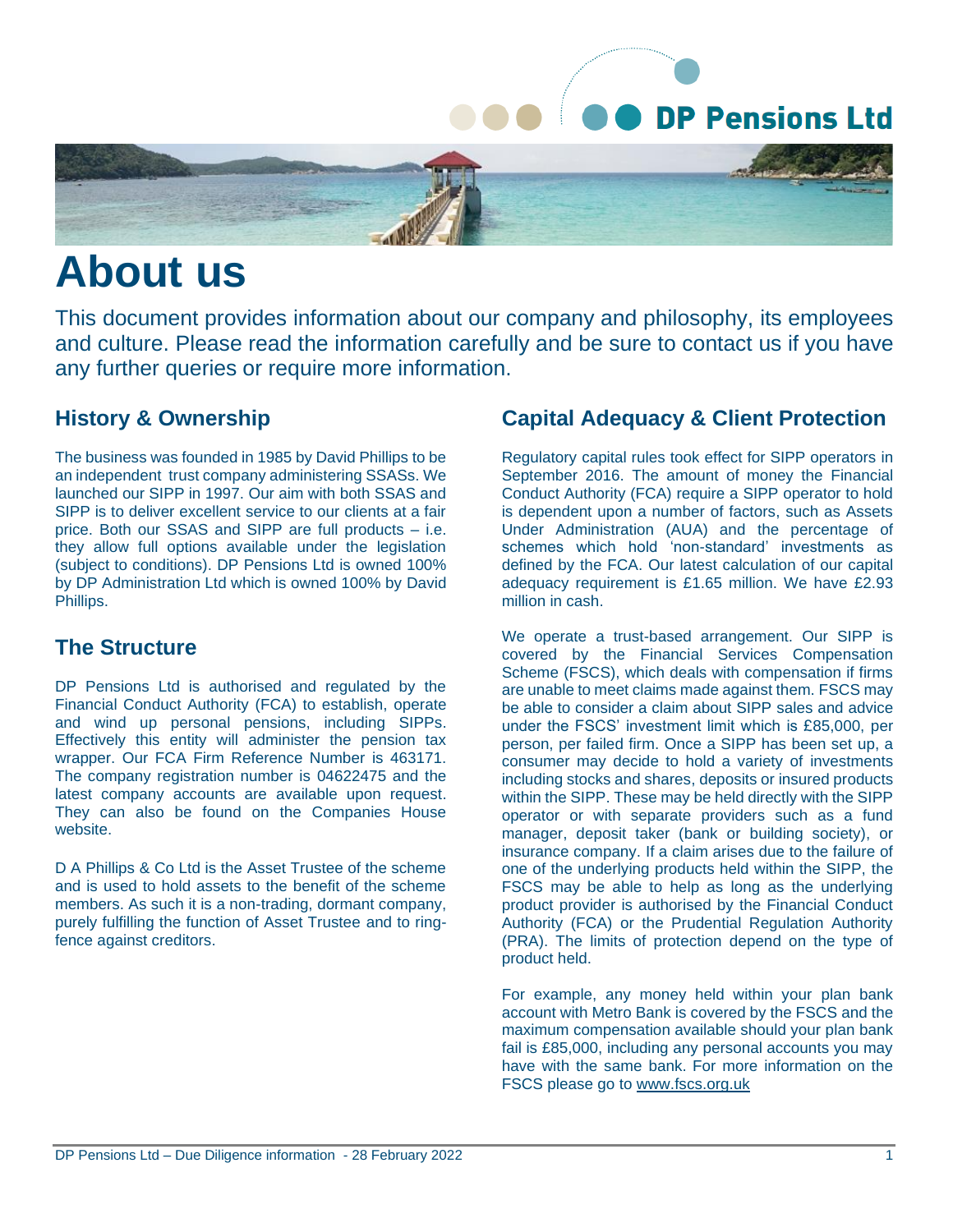#### **Disaster Recovery**

In the event of a major incident, for example a flood or fire, we have a comprehensive Disaster Recovery plan which we verify on a regular basis. It details the process to resume critical functions quickly and without customer detriment, major losses in revenues or business operations. If you have any specific questions please contact us.

# **Our People**

David Phillips is the Managing Director and founder of the Company. He has served on both the Association of Pensioneer Trustees (APT) and SIPP Providers Group (SPG) Committees and was a founding committee member of the self-invested trade body, Association of Member Directed Pension Schemes (AMPS), when APT and SPG merged. He chaired the AMPS FSA subcommittee in the lead up to the Regulation of SIPPS and then sat on the FCA subcommittee on behalf of AMPS. He is a regular speaker at industry conferences.

Elaine Turtle has worked in the financial services industry for over 30 years and has held a number of senior management roles within the self-administered pension sector. She is a well-known figure in the SIPP and SSAS market place and for many years was a Committee Member and Treasurer of AMPS. Elaine is a Director of the Company.

Kevin Phillips studied law at University and joined the Company in October 2002 after completing a graduate training Scheme with AXA. He is a Director of the Company.

Darrell Manners has specialised in the administration of self-administered pension schemes for over 30 years. He joined the Company in March 1998 and became a Director in 2002. He is an associate of the Chartered Insurance Institute.

The SIPP administration team comprises of over 30 staff which includes a Head of SIPP, Team Manager, Group Leaders,and a Technical Manager .

Our Property team comprises of 9 staff which includes a Head of Property and a Technical Manager.

The SSAS administration team comprises of 8 staff which includes a Head of SSAS, and a Technical Manager.

We have a Compliance team of 4 staff which includes a Head of Compliance and an ex-Solicitor who specialises in complaints and litigation.

Our Company Secretary is a Chartered Certified Accountant who runs our pension payroll together with an Accounts Assistant.

# **Customer Service**

Conduct, Culture and Treating Customers Fairly (TCF) is at the heart of everything we do here at DP Pensions. We regularly review our products and services, literature and incoming business.

We monitor our employees' performance and are very proud to say we 100% meet our service level standards as at Feb 2022) Regular training and competency tests are carried out internally with our staff members and external qualifications are encouraged and supported.

We have published service level standards which can be found on our website at [www.dapco.co.uk/about-us/our](http://www.dapco.co.uk/about-us/our-service)[service](http://www.dapco.co.uk/about-us/our-service)

We take complaints very seriously and have a strict procedure in which we follow where every complaint is investigated thoroughly. We have received the following number of complaints, only 5 of which have been upheld:-

| 2009:0  | 2014: 1  | 2019:10  |  |
|---------|----------|----------|--|
| 2010: 0 | 2015: 10 | 2020: 13 |  |
| 2011: 3 | 2016: 3  | 2021:9   |  |
| 2012: 1 | 2017: 4  | 2022: 2  |  |
| 2013: 6 | 2018:17  |          |  |

If you would like a copy of our complaints procedure please do not hesitate to contact us.

## **Administration System**

We have our own in-house complete administration system. It was developed in 1997 when we first launched our SIPP. We have used the same IT development firm throughout and they have a close connection to the company to ensure that it fully delivers what we need. We continually develop it in line with changes in legislation and to facilitate process improvements. Online functionality is *coming soon* for advisers and clients to view their SIPPs via our portal.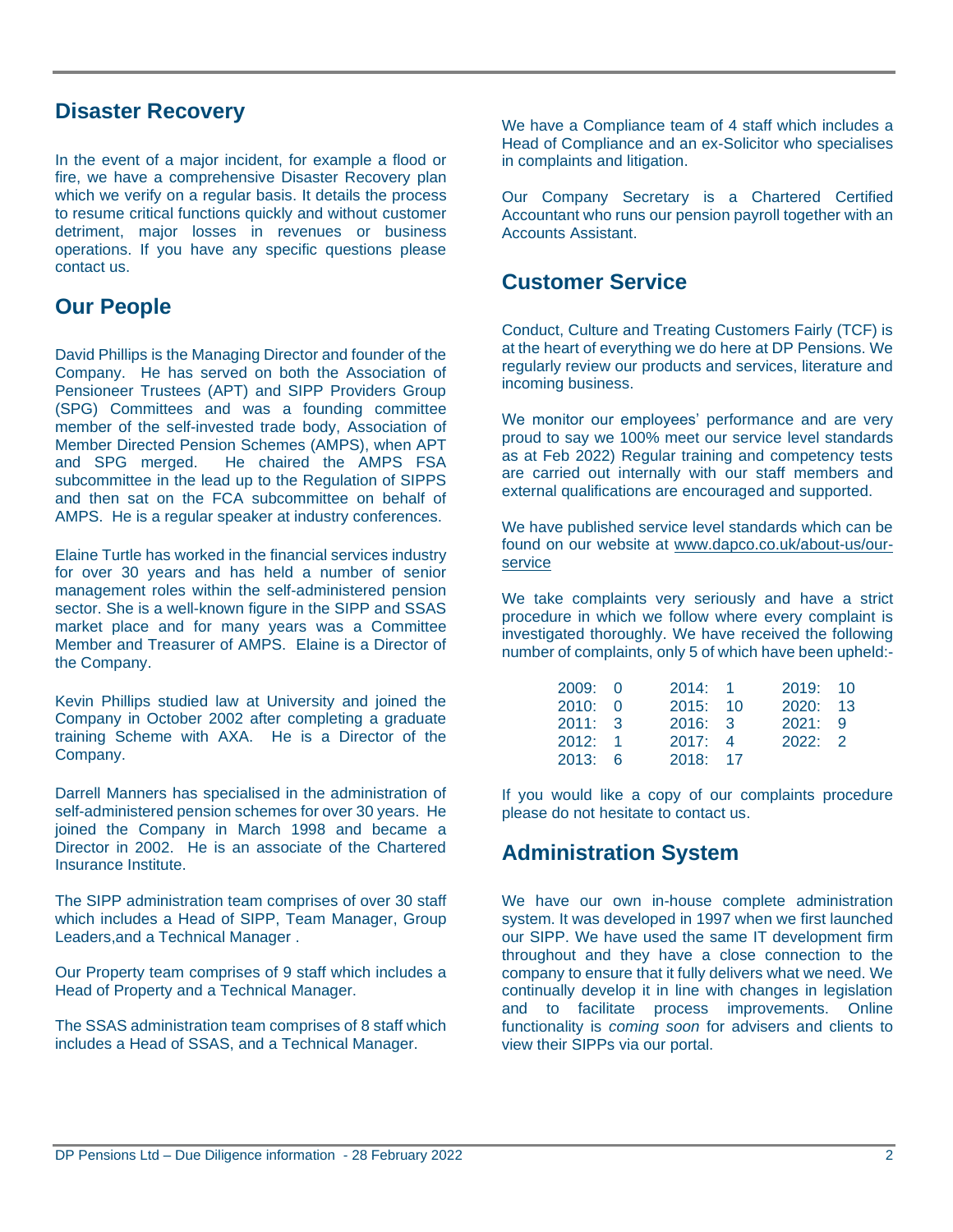#### **Schemes administered**

We currently administer 6,777 SIPPs and 475 SSASs which includes over 800 commercial properties. DP Pensions Ltd has £2.80bn assets under administration.

# **Pension Transfers**

You may recall that in March 2019 we suspended accepting defined benefit and safeguarded benefits transfers following the FCA's Dear CEO letter and subsequent comments. Three years on and the DB transfer landscape continues to be unclear with the FCA taking a keen interest in the quality of advice given. As a result, we have decided to continue our suspension of accepting DB transfers or schemes that contain Guaranteed Minimum Pensions (GMPs). We will only accept transfers from schemes with Guaranteed Annuity Rates (GARs) if a positive recommendation to transfer has been provided by an FCA regulated financial adviser. We have updated our literature to reflect our stance.

## **Non-standard investments**

Our SIPP clients have a wide range of investment options. However, as a responsible SIPP operator, we have placed restrictions on what our SIPP can and cannot invest in.

Due to changes brought in by the Financial Conduct Authority (FCA) we will no longer permit any non-standard investments into our SIPP. The FCA's definition of a standard asset is that it must be capable of being accurately and fairly valued on an ongoing basis and readily realised within 30 days, whenever required. A nonstandard investment is defined by the FCA as one which does not appear on their list of standard assets. All other investments are allowed provided they on our Permitted Investment List. The reason for this decision is twofold;

1. The FCA now require us to carry out extensive due diligence on any non-standard investment and to ensure that it is not a scam and that it is a suitable investment for your SIPP to hold. We believe that it is virtually impossible, and would be extremely expensive, for us to take on this responsibility and put in place the necessary expertise to carry out this level of due diligence.

2. In addition, for any SIPP which holds a non-standard investment we are now required to hold a significant amount of additional capital as part of the Capital Adequacy requirement which came into force from September 2016. This further cost would have to be passed on to the members who hold these types of investments and the cost to them would be prohibitive.

Our Permitted and Non-Permitted Investments List on our website set out generally what is allowable. The lists are principally determined by:

- Taxable property these are a category of investment that would incur high tax penalties if held in your SIPP, and
- Non-Standard Investments these are investments, which do not fall within the Financial Conduct Authority's definition of "standard investments", as they may be difficult to sell, be higher risk and are often inappropriate for SIPPs.

Please note that DP Pensions Ltd and D A Phillips & Co Ltd (the SIPP Trustee) do not give financial advice. You make all investment decisions with the help of your financial adviser (if you have one). We do not take any responsibility for the consequences of your investment decisions.

## **Research & Publications**

We feature our products on adviser research tools such as Defaqto, Synaptic and SelectaPension. We also appear in multiple publications frequently such as Money Management and MoneyFacts. If there are any others that you would like us to feature in please contact us at [publicrelations@dapco.co.uk](mailto:publicrelations@dapco.co.uk)

Our Directors also comment on press releases and provide articles for journalists. Our recent releases can be found here [www.dapco.co.uk/recent-news](http://www.dapco.co.uk/recent-news)